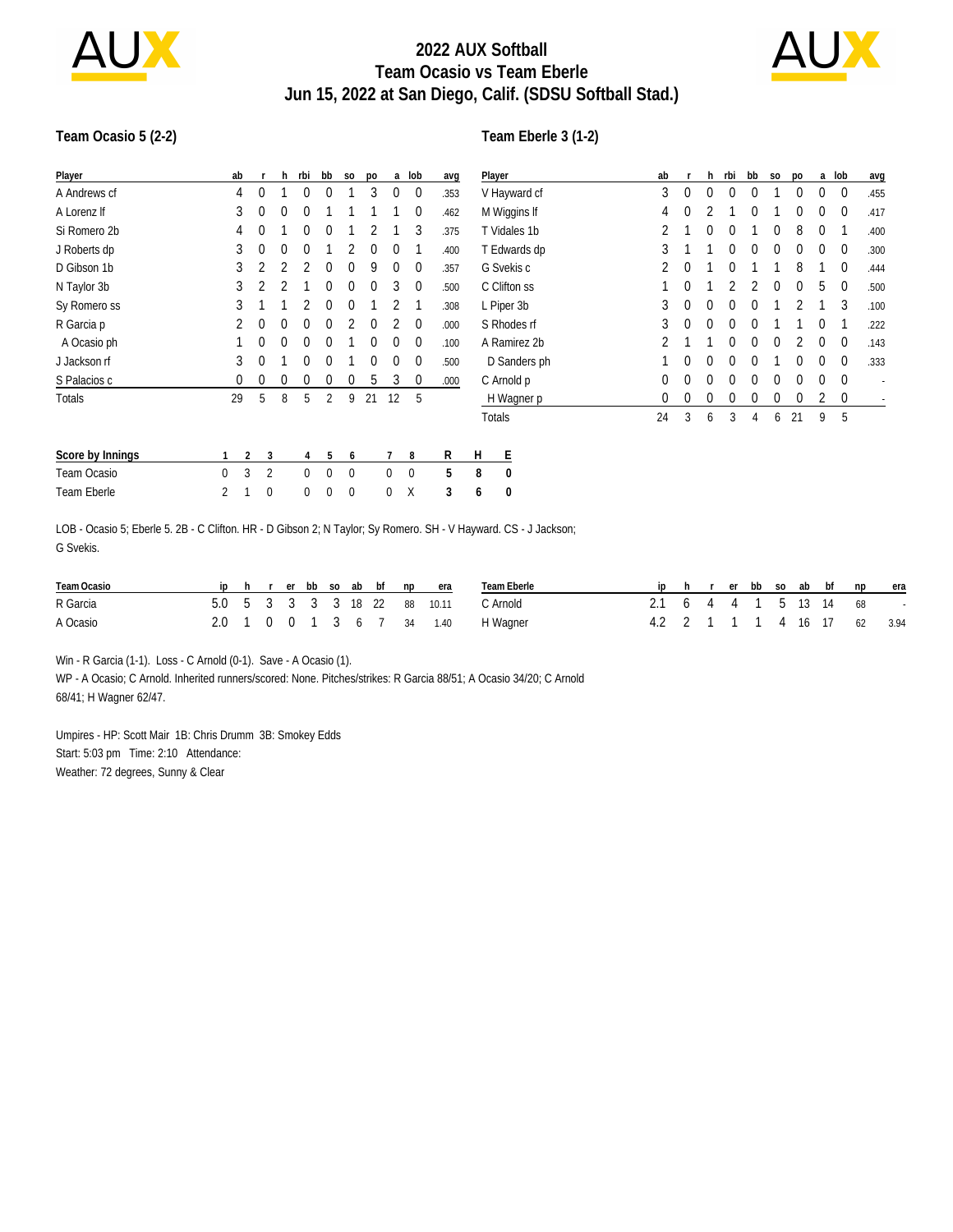

## **2022 AUX Softball Team Ocasio vs Team Eberle Jun 15, 2022 at San Diego, Calif. (SDSU Softball Stad.)**



| Score by Innings |  |  |  | 1 2 3 4 5 6 7 8 R H E   |  |  |
|------------------|--|--|--|-------------------------|--|--|
| Team Ocasio      |  |  |  | 0 3 2 0 0 0 0 0 5 8 0   |  |  |
| Team Eberle      |  |  |  | 2 1 0 0 0 0 0 0 X 3 6 0 |  |  |

Team Ocasio starters: 11/cf A Andrews; 23/lf A Lorenz; 32/2b Si Romero; 41/dp J Roberts; 5/1b D Gibson; 88/3b N Taylor; 2/ss Sy Romero; 0/p R Garcia; 24/rf J Jackson; 13/c S Palacios; Team Eberle starters: 1/cf V Hayward; 3/lf M Wiggins; 29/1b T Vidales; 12/dp T Edwards; 21/c G Svekis; 20/ss C Clifton; 32/3b L Piper; 6/rf S Rhodes; 9/2b A Ramirez; 27/p C Arnold;

Team Ocasio 1st - A Andrews grounded out to ss (2-2 KFBBF). A Lorenz struck out looking (3-2 BBKBFK). Si Romero singled to center field (2-2 BKBF). J Roberts grounded out to 3b (2-1 BSB); Si Romero advanced to second. 0 runs, 1 hit, 0 errors, 1 LOB.

Team Eberle 1st - V Hayward struck out looking (1-2 BKFK). M Wiggins singled to left field (1-0 B). T Vidales walked (3-1 BBKBB); M Wiggins advanced to second. T Edwards singled through the left side, advanced to second on the throw (0-1 F); T Vidales advanced to third; M Wiggins advanced to third, out at home lf to c. G Svekis walked (3-2 BKKBBB). C Clifton doubled to right center, ground-rule, 2 RBI (1-2 KBK); G Svekis advanced to third; T Edwards scored; T Vidales scored. L Piper struck out looking (2-2 KBBKK). 2 runs, 3 hits, 0 errors, 2 LOB.

Team Ocasio 2nd - D Gibson homered to right field, RBI (2-1 KBB). N Taylor singled up the middle (1-1 SB). Sy Romero homered to left field, 2 RBI (0-2 KF); N Taylor scored. R Garcia struck out looking (1-2 KBKK). J Jackson struck out swinging, reached first on a wild pitch (1-2 KBFFF). J Jackson out at second c to 2b, caught stealing. A Andrews singled through the left side (3-2 KBBBK). A Lorenz walked (3-0 BBBB); A Andrews advanced to second. Si Romero struck out swinging (3-2 BKKBBFS). 3 runs, 4 hits, 0 errors, 2 LOB.

Team Eberle 2nd - S Rhodes grounded out to p (2-2 FBKB). A Ramirez singled to shortstop (0-1 K). V Hayward out at first 3b to 2b, SAC, bunt (1-0 B); A Ramirez advanced to second. M Wiggins singled to right center, RBI (1-1 BF); A Ramirez scored. T Vidales flied out to lf (0-1 F). 1 run, 2 hits, 0 errors, 1 LOB.

Team Ocasio 3rd - J Roberts struck out swinging (1-2 SBSS). D Gibson homered to right field, RBI (2-2 KBFB). H Wagner to p for C Arnold. N Taylor homered to left field, RBI (1-2 KBK). Sy Romero grounded out to p (1-2 KKB). R Garcia struck out swinging (1-2 KKBS). 2 runs, 2 hits, 0 errors, 0 LOB.

Team Eberle 3rd - T Edwards grounded out to 3b (2-1 BBK). G Svekis struck out looking (2-2 BFBFK). C Clifton walked (3-2 FBFFBFBFB). L Piper reached on a fielder's choice (1-2 KBFF); C Clifton out at second ss to 2b. 0 runs, 0 hits, 0 errors, 1 LOB.

Team Ocasio 4th - J Jackson singled to shortstop (0-1 F). A Andrews struck out swinging (2-2 KBBSFS). A Lorenz fouled out to 3b (3-2 BKBBF). Si Romero flied out to rf (1-0 B). 0 runs, 1 hit, 0 errors, 1 LOB.

Team Eberle 4th - S Rhodes grounded out to 1b unassisted (2-0 BB). A Ramirez grounded out to p (0-0). V Hayward flied out to cf (0-0). 0 runs, 0 hits, 0 errors, 0 LOB.

Team Ocasio 5th - J Roberts walked (3-2 BBBFSB). D Gibson grounded out to 1b unassisted (0-2 KK); J Roberts advanced to second. N Taylor reached on a fielder's choice (1-2 KSFFBF); J Roberts out at

 third ss to 3b. Sy Romero reached on a fielder's choice (0-1 K); N Taylor out at second ss to 2b. 0 runs, 0 hits, 0 errors, 1 LOB.

Team Eberle 5th - M Wiggins flied out to cf (3-1 BBBK). T Vidales grounded out to 3b (3-2 BBFKB). T Edwards grounded out to ss (3-2 KKBFBB). 0 runs, 0 hits, 0 errors, 0 LOB.

Team Ocasio 6th - A Ocasio pinch hit for R Garcia. A Ocasio struck out looking (1-2 FKBFK). J Jackson grounded out to ss (0-1 K). A Andrews grounded out to p (0-1 S). 0 runs, 0 hits, 0 errors, 0 LOB.

Team Eberle 6th - A Ocasio to p. G Svekis singled to center field (1-1 BK). G Svekis out at second c to ss, caught stealing. C Clifton walked (3-0 BBBB). L Piper flied out to cf to left center (1-0 B). Diving catch from Andrews. C Clifton advanced to second on a wild pitch. S Rhodes struck out swinging (3-2 BKBBFS). 0 runs, 1 hit, 0 errors, 1 LOB.

Team Ocasio 7th - A Lorenz grounded out to 1b unassisted (0-0). Si Romero grounded out to ss (0-1 K). J Roberts struck out swinging (0-2 KKS). 0 runs, 0 hits, 0 errors, 0 LOB.

Team Eberle 7th - D Sanders pinch hit for A Ramirez. D Sanders struck out swinging, out at first c to 1b (2-2 KKBBFS). V Hayward grounded out to 2b (1-1 KB). M Wiggins struck out swinging, out at first c to 1b (2-2 BKFBS). 0 runs, 0 hits, 0 errors, 0 LOB.